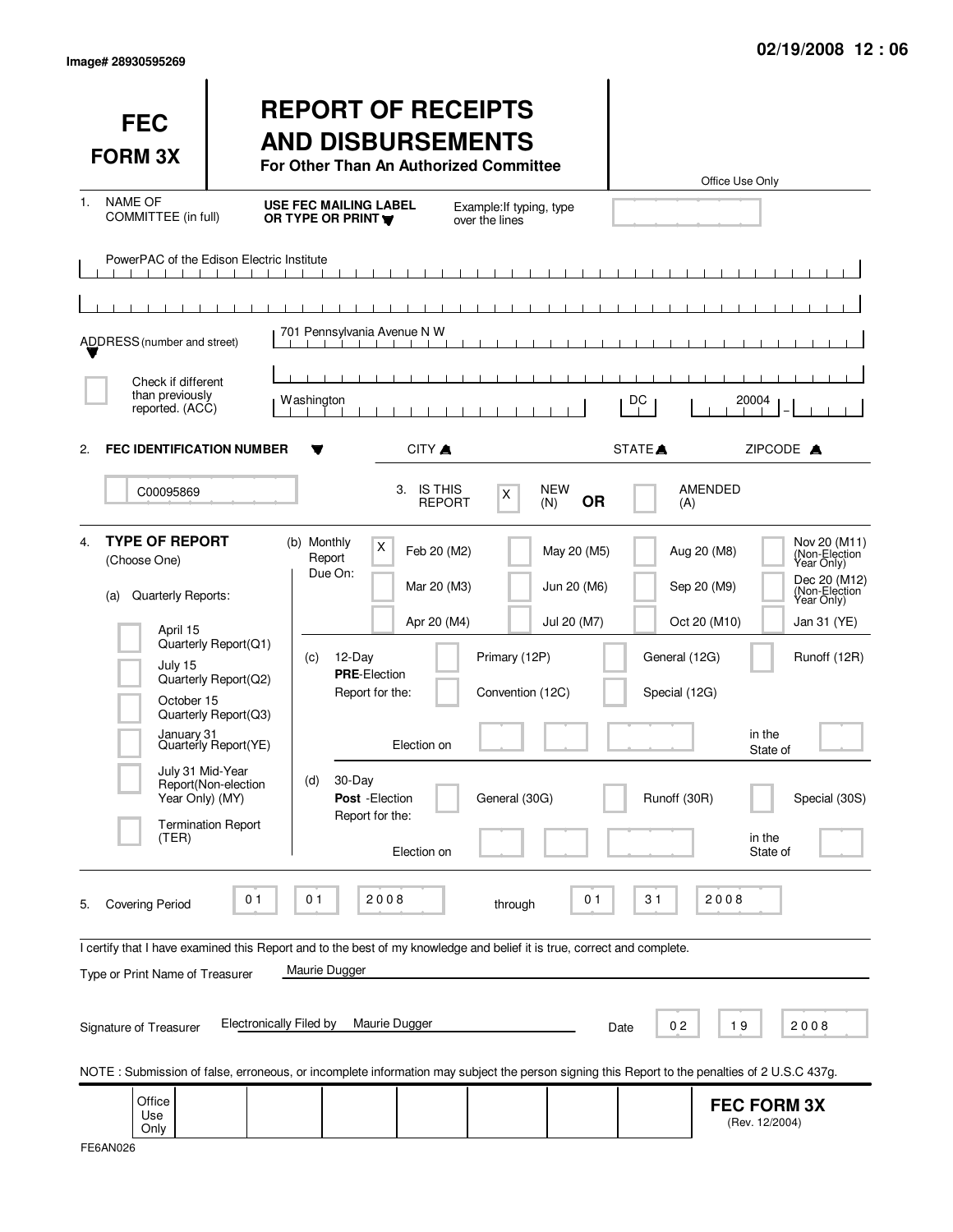## **SUMMARY PAGE**

**OF RECEIPTS AND DISBURSEMENTS** FEC **Form 3X** (Rev. 02/2003) Page 2 Write or Type Committee Name M M D D Y Y YY Y M M D D Y Y Y Y Report Covering the Period: From: 01 01 2008 To: **COLUMN A COLUMN B This Period Calendar Year-to-Date** 6. (a) Cash on Hand January 1  $\vert$  2008 (b) Cash on Hand at Begining of Reporting Period .............. (c) Total Receipts (from Line 19) .............. (d) Subtotal (add lines 6(b) and 6(c) for Column A and Lines  $6(a)$  and  $6(c)$  for Column B) ................. 7. Total Disbursements (from Line 31) ............ 8. Cash on Hand at Close of Reporting Period (subtract Line 7 from Line 6(d)) .................. 9. Debts and Obligations owed **TO** the committee (Itemize all on Schedule C and/or Schedule D) ................. 10. Debts and Obligations owed **BY** the committee (Itemize all on Schedule C and/or Schedule D) .................. 0 1 0 1 2 0 0 8 0 1 3 1 2 0 0 8 PowerPAC of the Edison Electric Institute 45867.15 52940.00 98807.15 30000.00 68807.15 0.00 0.00  $2008$   $10^{10}$ 52940.00 98807.15 30000.00 68807.15

This Committee has qualified as a multicandidate committee. (see FEC FORM 1M)

### **For further information contact:**

Federal Election Commission 999 E street, NW Washington, DC 20463

> Toll Free 800-424-9530 Local 202-694-1100

FE6AN026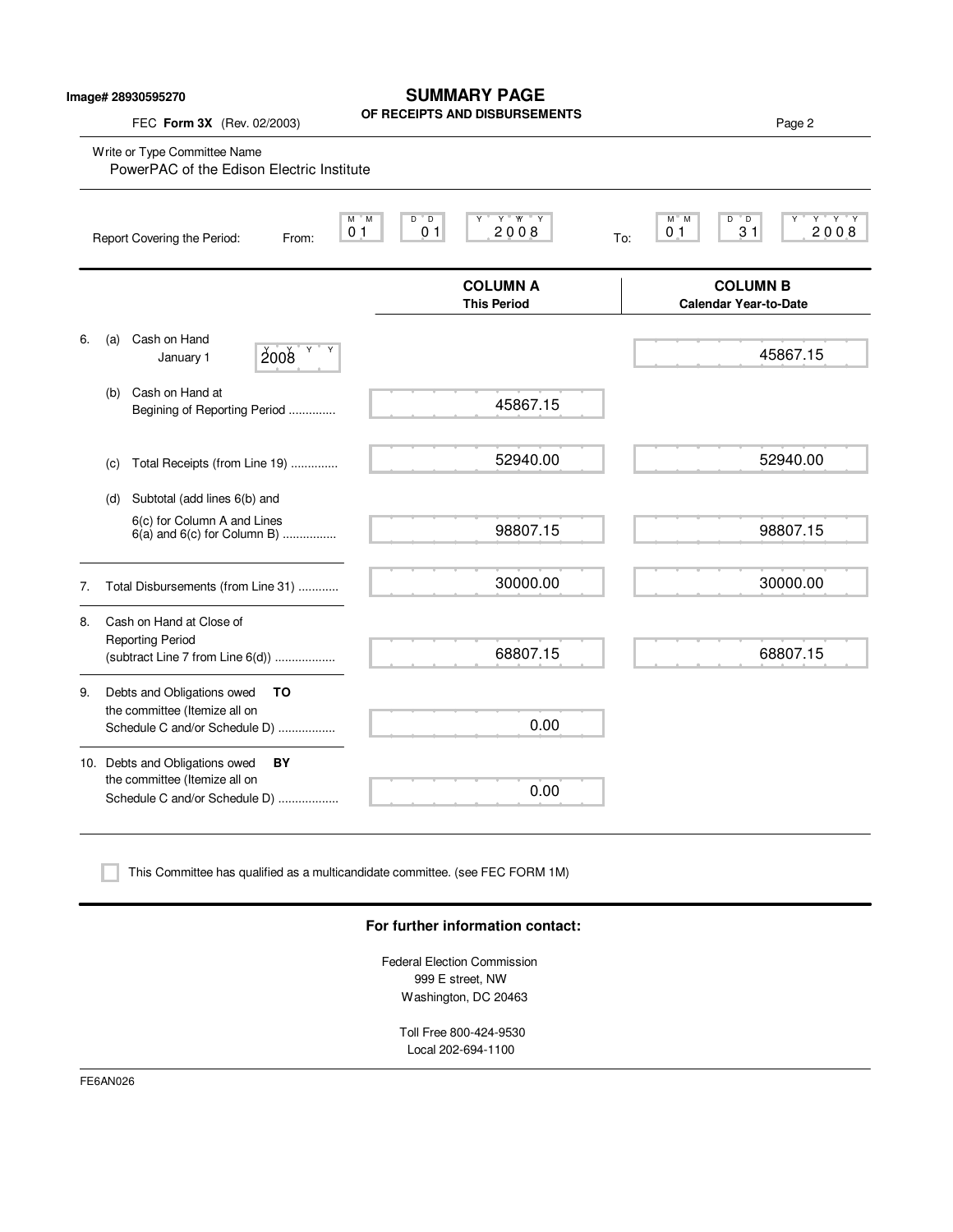| Image# 28930595271         |                                                                                          | <b>DETAILED SUMMARY PAGE</b><br>OF RECEIPTS                                  |                                                           |
|----------------------------|------------------------------------------------------------------------------------------|------------------------------------------------------------------------------|-----------------------------------------------------------|
| FEC Form 3X (Rev. 06/2004) |                                                                                          |                                                                              | Page 3                                                    |
|                            | Write or Type Committee Name<br>PowerPAC of the Edison Electric Institute                |                                                                              |                                                           |
|                            | Report Covering the Period:<br>From:                                                     | D<br>2008<br>М<br>M<br>$\overline{D}$<br>Y<br>$0-1$<br>0 <sub>1</sub><br>To: | D<br>M M<br>$3^{\circ}1$<br>Y<br>2008<br>$\overline{0}$ 1 |
|                            | I. Receipts                                                                              | <b>COLUMN A</b><br><b>Total This Period</b>                                  | <b>COLUMN B</b><br><b>Calendar Year-to-Date</b>           |
|                            | 11. Contributions (other than loans) From:<br>Individuals/Persons Other<br>(a)           |                                                                              |                                                           |
|                            | <b>Than Political Committees</b><br>(i) Itemized (use Schedule A)                        | 37750.00                                                                     | 37750.00                                                  |
|                            |                                                                                          | 4190.00                                                                      | 4190.00                                                   |
|                            | (iii) TOTAL (add<br>Lines $11(a)(i)$ and (ii)                                            | 41940.00                                                                     | 41940.00                                                  |
|                            | Political Party Committees<br>(b)                                                        | 0.00                                                                         | 0.00                                                      |
|                            | <b>Other Political Committees</b><br>(c)<br><b>Total Contributions (add Lines</b><br>(d) | 11000.00                                                                     | 11000.00                                                  |
|                            | $11(a)(iii),(b)$ and $(c)$ ) (Carry                                                      | 52940.00                                                                     | 52940.00                                                  |
|                            | 12. Transfers From Affiliated/Other                                                      | 0.00                                                                         | 0.00                                                      |
|                            |                                                                                          | 0.00                                                                         | 0.00                                                      |
|                            | 14. Loan Repayments Received<br>15. Offsets To Operating Expenditures                    | 0.00                                                                         | 0.00                                                      |
|                            | (Refunds, Rebates, etc.)<br>(Carry Totals to Line 37, page 5)                            | 0.00                                                                         | 0.00                                                      |
|                            | 16. Refunds of Contributions Made<br>to Federal candidates and Other                     | 0.00                                                                         | 0.00                                                      |
|                            | 17. Other Federal Receipts                                                               | 0.00                                                                         | 0.00                                                      |
|                            | 18. Transfers from Non-Federal and Levin Funds                                           |                                                                              |                                                           |
|                            | (a) Non-Federal Account<br>(from Schedule H3)                                            | 0.00                                                                         | 0.00                                                      |
|                            | (b) Levin Funds (from Schedule H5)                                                       | 0.00                                                                         | 0.00                                                      |
|                            | (c) Total Transfer (add 18(a) and 18(b)).                                                | 0.00                                                                         | 0.00                                                      |
|                            | 19. Total Receipts (add Lines 11(d),<br>12, 13, 14, 15, 16, 17, and 18(c))               | 52940.00                                                                     | 52940.00                                                  |
|                            | 20. Total Federal Receipts<br>(subtract Line 18(c) from Line 19)                         | 52940.00                                                                     | 52940.00                                                  |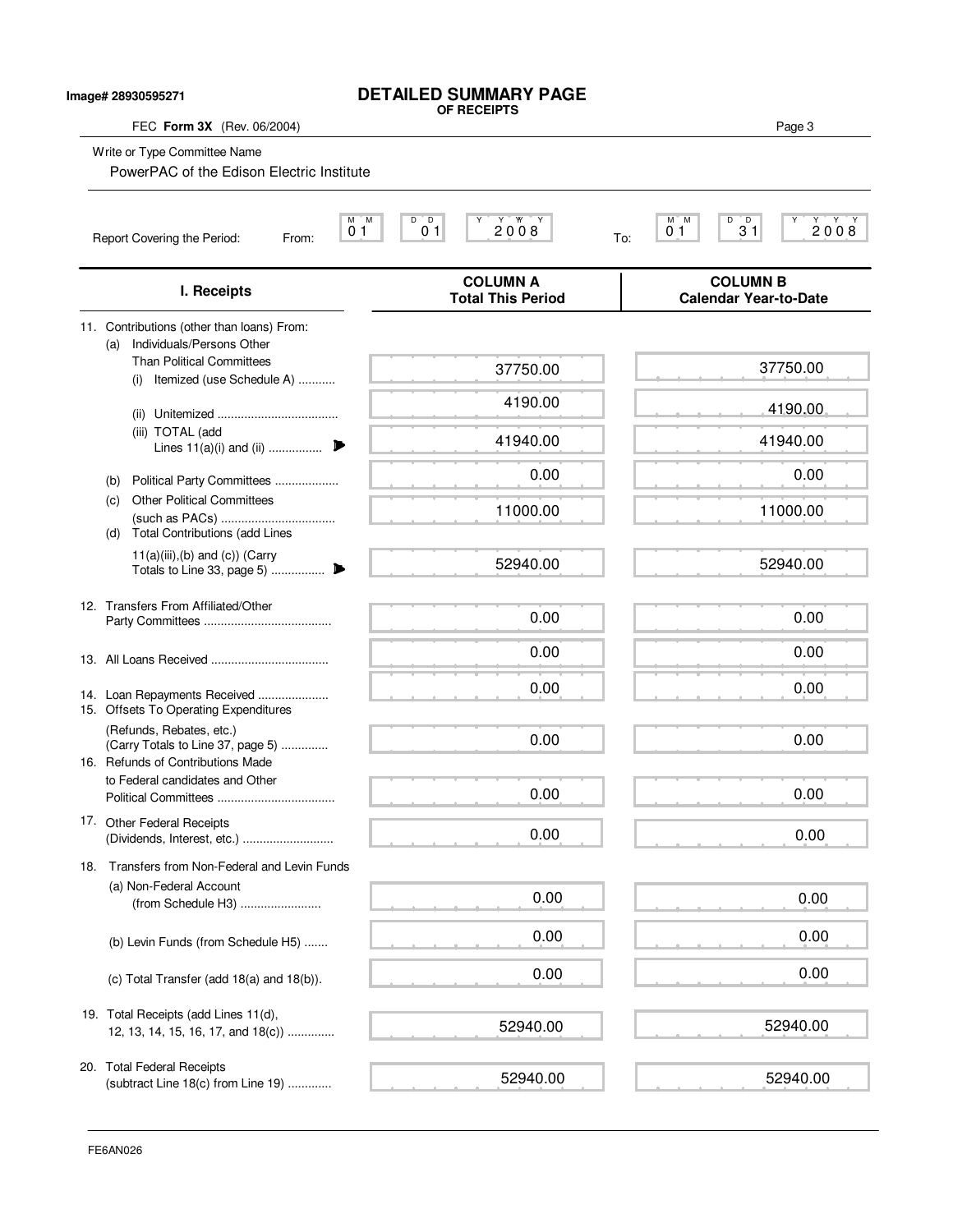**Image# 28930595272**

# **DETAILED SUMMARY PAGE**<br>of Disbursements

| FEC Form 3X (Rev. 02/2003)                                                               | of Disbursements                            | Page 4                                          |
|------------------------------------------------------------------------------------------|---------------------------------------------|-------------------------------------------------|
| <b>II. DISBURSEMENTS</b>                                                                 | <b>COLUMN A</b><br><b>Total This Period</b> | <b>COLUMN B</b><br><b>Calendar Year-to-Date</b> |
| 21. Operating Expenditures:<br>Shared Federal/Non-Federal<br>(a)                         |                                             |                                                 |
| Activity (from Schedule H4)<br>Federal Share<br>(i)                                      | 0.00                                        | 0.00                                            |
| Non-Federal Share<br>(ii)                                                                | 0.00                                        | 0.00                                            |
| <b>Other Federal Operating</b><br>(b)                                                    | 0.00                                        | 0.00                                            |
| (c) Total Operating Expenditures<br>(add 21(a)(i), (a)(ii) and (b))                      | 0.00                                        | 0.00                                            |
| 22. Transfers to Affiliated/Other Party                                                  | 0.00                                        | 0.00                                            |
| 23. Contributions to<br>Federal Candidates/Committees<br>and Other Political Committees  | 30000.00                                    | 30000.00                                        |
| 24. Independent Expenditure                                                              | 0.00                                        | 0.00                                            |
| 25. Coordinated Expenditures Made by Party<br>Committees (2 U.S.C. 441a(d))              | 0.00                                        | 0.00                                            |
|                                                                                          | 0.00                                        | 0.00                                            |
|                                                                                          |                                             |                                                 |
| 28. Refunds of Contributions To:<br>Individuals/Persons Other<br>(a)                     | 0.00                                        | 0.00                                            |
| Than Political Committees                                                                | 0.00                                        | 0.00                                            |
| (b) Political Party Committees<br><b>Other Political Committees</b><br>(c)               | 0.00                                        | 0.00                                            |
| <b>Total Contribution Refunds</b><br>(d)                                                 | 0.00                                        | 0.00                                            |
| (add Lines 28(a), (b), and (c))                                                          | 0.00                                        | 0.00                                            |
| 29.                                                                                      | 0.00                                        | 0.00                                            |
| 30. Federal Election Activity (2 U.S.C 431(20))<br>(a) Shared Federal Election Activity  |                                             |                                                 |
| (from Schedule H6)<br>(i) Federal Share                                                  | 0.00                                        | 0.00                                            |
| (ii) "Levin" Share                                                                       | 0.00                                        | 0.00                                            |
| (b) Federal Election Activity Paid Entirely<br>With Federal Funds                        | 0.00                                        | 0.00                                            |
| (c) Total Federal Election Activity (add<br>Lines $30(a)(i)$ , $30(a)(ii)$ and $30(b)$ ) | 0.00                                        | 0.00                                            |
| 31. Total Disbursements (add Lines 21(c), 22,                                            |                                             |                                                 |
| 23, 24, 25, 26, 27, 28(d), 29 and 30(c))                                                 | 30000.00                                    | 30000.00                                        |
| <b>Total Federal Disbursements</b><br>32.<br>(subtract Line 21(a)(ii) and Line 30(a)(ii) |                                             |                                                 |

30000.00

 $\mathcal{L}(\mathcal{L})$  . The set of  $\mathcal{L}(\mathcal{L})$ 

30000.00

from Line 31).......................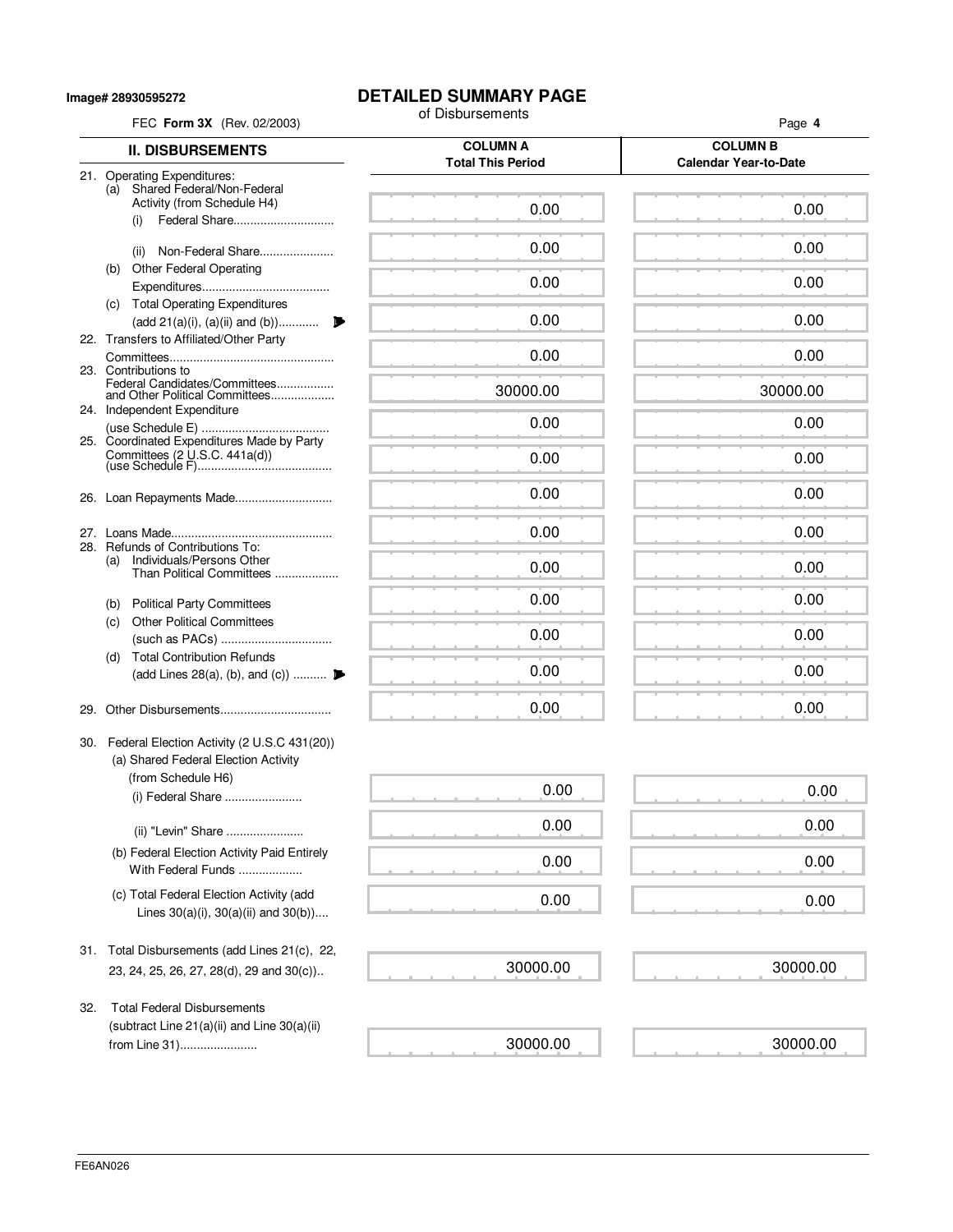#### **Image# 28930595273**

### **DETAILED SUMMARY PAGE**

|     | FEC Form 3X (Rev. 02/2003)                                                             | of Disbursements                            | Page 5                                          |
|-----|----------------------------------------------------------------------------------------|---------------------------------------------|-------------------------------------------------|
|     | III. Net Contributions/Operating<br><b>Expenditures</b>                                | <b>COLUMN A</b><br><b>Total This Period</b> | <b>COLUMN B</b><br><b>Calendar Year-to-Date</b> |
| 33. | Total Contributions (other than loans)<br>from Line 11(d), page 3)                     | 52940.00                                    | 52940.00                                        |
| 34. | <b>Total Contribution Refunds</b>                                                      | 0.00                                        | 0.00                                            |
| 35. | Net Contributions (other than loans)<br>(subtract Line 34 from Line 33)                | 52940.00                                    | 52940.00                                        |
| 36. | <b>Total Federal Operating Expenditures</b><br>(add Line $21(a)(i)$ and Line $21(b)$ ) | 0.00                                        | 0.00                                            |
| 37. | Offsets to Operating Expenditures<br>(from Line 15, page 3)                            | 0.00                                        | 0.00                                            |
| 38. | Net Operating Expenditures<br>(subtract Line 37 from Line 36)                          | 0.00                                        | 0.00                                            |

FE6AN026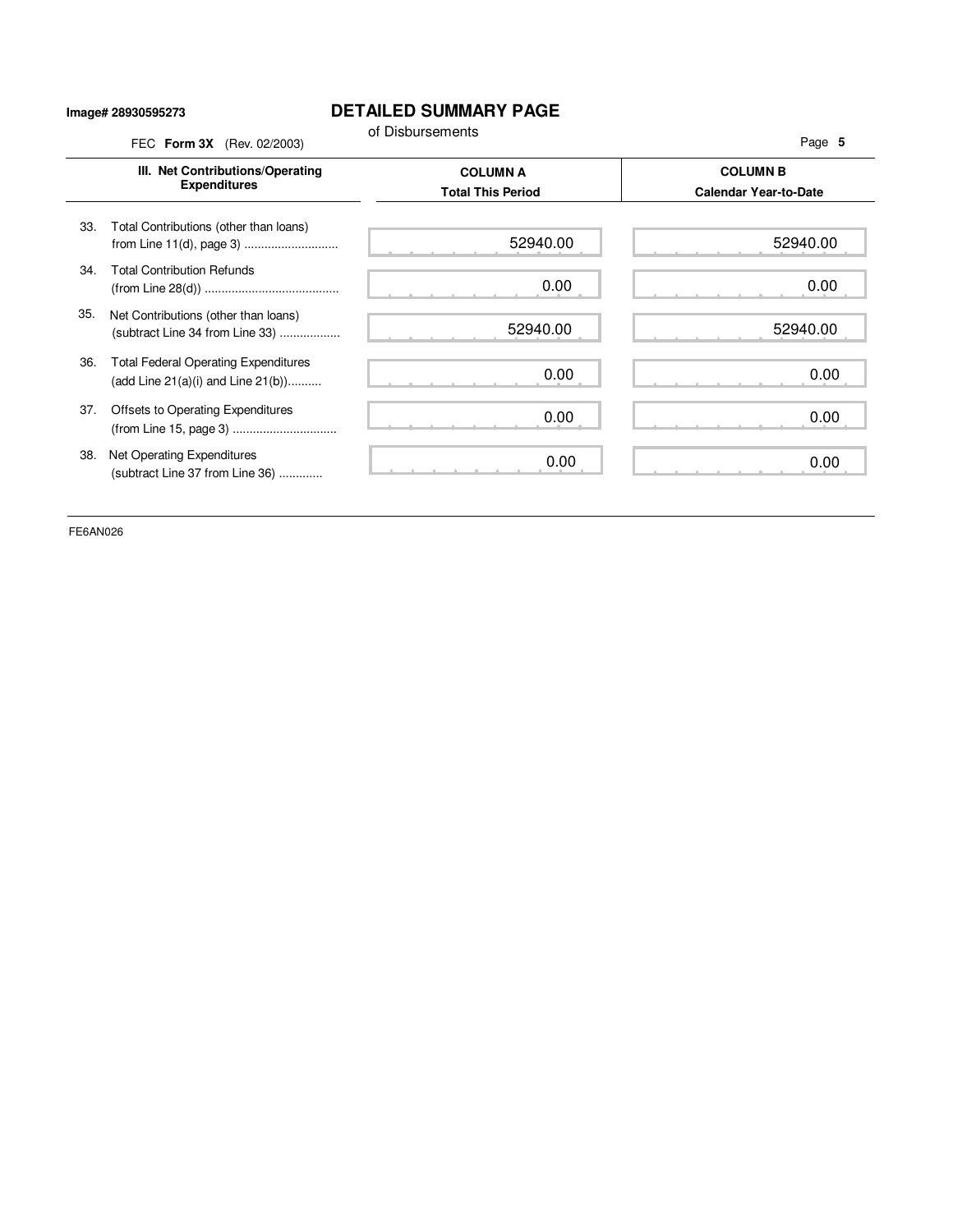|    | <b>SCHEDULE A (FEC Form 3X)</b><br><b>ITEMIZED RECEIPTS</b>                                                                                                                                                                                                                                                            | Use separate schedule(s)<br>for each category of the<br><b>Detailed Summary Page</b>              | PAGE 6/13<br>FOR LINE NUMBER:<br>(check only one)<br>X<br>11a<br>11 <sub>b</sub><br>11c<br>12<br>15<br>16<br>13<br>14<br>17 |  |  |
|----|------------------------------------------------------------------------------------------------------------------------------------------------------------------------------------------------------------------------------------------------------------------------------------------------------------------------|---------------------------------------------------------------------------------------------------|-----------------------------------------------------------------------------------------------------------------------------|--|--|
|    | Any information copied from such Reports and Statements may not be sold or used by any person for the purpose of soliciting contributions<br>or for commercial purposes, other than using the name and address of any political committee to solicit contributions from such committee.<br>NAME OF COMMITTEE (In Full) |                                                                                                   |                                                                                                                             |  |  |
|    | PowerPAC of the Edison Electric Institute                                                                                                                                                                                                                                                                              |                                                                                                   |                                                                                                                             |  |  |
| А. | Full Name (Last, First, Middle Initial)<br>David Brown                                                                                                                                                                                                                                                                 | Date of Receipt                                                                                   |                                                                                                                             |  |  |
|    | <b>Mailing Address</b><br>101 Constitution Ave NW<br>Suite 400E                                                                                                                                                                                                                                                        | $\overline{Y}$ $\overline{Y}$<br>$M$ $M$ /<br>D<br>$\overline{D}$<br>2008<br>11<br>0 <sub>1</sub> |                                                                                                                             |  |  |
|    | City                                                                                                                                                                                                                                                                                                                   | Zip Code<br>State                                                                                 | Transaction ID: 62d5bb15a2ce1394a8a                                                                                         |  |  |
|    | Washington                                                                                                                                                                                                                                                                                                             | DC<br>20001                                                                                       | Amount of Each Receipt this Period                                                                                          |  |  |
|    | FEC ID number of contributing<br>federal political committee.                                                                                                                                                                                                                                                          | C                                                                                                 | 500.00                                                                                                                      |  |  |
|    | Name of Employer<br>Exelon Corp                                                                                                                                                                                                                                                                                        | Occupation<br>VP, Congressional Affairs                                                           |                                                                                                                             |  |  |
|    | Receipt For:                                                                                                                                                                                                                                                                                                           | Aggregate Year-to-Date                                                                            |                                                                                                                             |  |  |
|    | General<br>Primary<br>Other (specify) $\blacktriangledown$                                                                                                                                                                                                                                                             | 500.00                                                                                            |                                                                                                                             |  |  |
| В. | Full Name (Last, First, Middle Initial)<br>Kevin Burke                                                                                                                                                                                                                                                                 |                                                                                                   | Date of Receipt                                                                                                             |  |  |
|    | <b>Mailing Address</b><br>4 Irving PI<br>Room 1610                                                                                                                                                                                                                                                                     |                                                                                                   | $M$ M<br>D<br>$\overline{D}$<br>Y 'Y 'Y<br>$\sqrt{ }$<br>03<br>2008<br>0 <sub>1</sub>                                       |  |  |
|    | City<br>New York                                                                                                                                                                                                                                                                                                       | Zip Code<br>State<br><b>NY</b><br>10003-3502                                                      | Transaction ID: 49c4e8561f14db0051e<br>Amount of Each Receipt this Period                                                   |  |  |
|    | FEC ID number of contributing<br>federal political committee.                                                                                                                                                                                                                                                          | C                                                                                                 | 2500.00                                                                                                                     |  |  |
|    | Name of Employer<br>Consolidated Edison Inc.                                                                                                                                                                                                                                                                           | Occupation<br>Chairman, President & CEO                                                           |                                                                                                                             |  |  |
|    | Receipt For:                                                                                                                                                                                                                                                                                                           | Aggregate Year-to-Date                                                                            |                                                                                                                             |  |  |
|    | Primary<br>General<br>Other (specify) $\blacktriangledown$                                                                                                                                                                                                                                                             | 2500.00                                                                                           |                                                                                                                             |  |  |
| C. | Full Name (Last, First, Middle Initial)<br>David R. Emery                                                                                                                                                                                                                                                              |                                                                                                   | Date of Receipt                                                                                                             |  |  |
|    | Mailing Address PO Box 1400                                                                                                                                                                                                                                                                                            | $Y + Y + Y$<br>$M$ $M$ /<br>$D$ $D$ $1$<br>$\Gamma Y$<br>2008<br>0 <sub>1</sub><br>23             |                                                                                                                             |  |  |
|    | City                                                                                                                                                                                                                                                                                                                   | Zip Code<br>State                                                                                 | Transaction ID: e1a368c87275dfbf81b                                                                                         |  |  |
|    | <b>Rapid City</b>                                                                                                                                                                                                                                                                                                      | <b>SD</b><br>57709-1400                                                                           | Amount of Each Receipt this Period                                                                                          |  |  |
|    | FEC ID number of contributing<br>federal political committee.                                                                                                                                                                                                                                                          | С                                                                                                 | 1000.00                                                                                                                     |  |  |
|    | Name of Employer<br>Black Hills Corp.                                                                                                                                                                                                                                                                                  | Occupation<br>Chairman, President & CEO                                                           |                                                                                                                             |  |  |
|    | Receipt For:<br>Primary<br>General                                                                                                                                                                                                                                                                                     | Aggregate Year-to-Date                                                                            |                                                                                                                             |  |  |
|    | Other (specify) $\blacktriangledown$                                                                                                                                                                                                                                                                                   | 1000.00                                                                                           |                                                                                                                             |  |  |
|    |                                                                                                                                                                                                                                                                                                                        |                                                                                                   | 4000.00                                                                                                                     |  |  |
|    |                                                                                                                                                                                                                                                                                                                        |                                                                                                   |                                                                                                                             |  |  |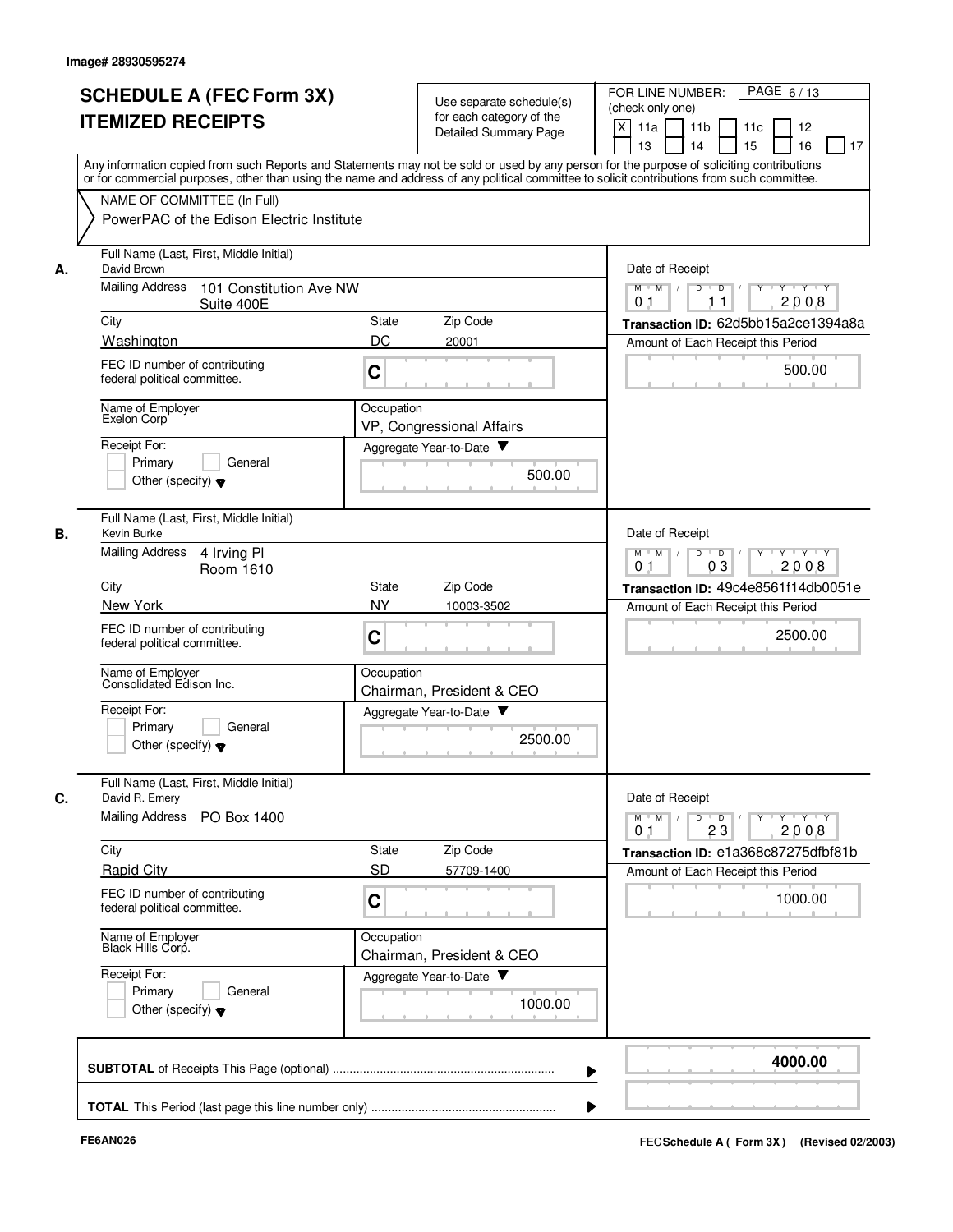|                                                                                                                                                                                                                                                       | <b>SCHEDULE A (FEC Form 3X)</b><br><b>ITEMIZED RECEIPTS</b><br>Any information copied from such Reports and Statements may not be sold or used by any person for the purpose of soliciting contributions                                                                                                                   |                                              | Use separate schedule(s)<br>for each category of the<br>Detailed Summary Page           | PAGE 7/13<br>FOR LINE NUMBER:<br>(check only one)<br>$\times$<br>11a<br>11 <sub>b</sub><br>11c<br>12<br>16<br>13<br>14<br>15<br>17                                                                                            |
|-------------------------------------------------------------------------------------------------------------------------------------------------------------------------------------------------------------------------------------------------------|----------------------------------------------------------------------------------------------------------------------------------------------------------------------------------------------------------------------------------------------------------------------------------------------------------------------------|----------------------------------------------|-----------------------------------------------------------------------------------------|-------------------------------------------------------------------------------------------------------------------------------------------------------------------------------------------------------------------------------|
|                                                                                                                                                                                                                                                       | or for commercial purposes, other than using the name and address of any political committee to solicit contributions from such committee.<br>NAME OF COMMITTEE (In Full)<br>PowerPAC of the Edison Electric Institute                                                                                                     |                                              |                                                                                         |                                                                                                                                                                                                                               |
| Full Name (Last, First, Middle Initial)<br>John D. Erickson<br>А.<br>Mailing Address<br>215 S. Cascade Street<br>City<br><b>Fergus Falls</b><br>FEC ID number of contributing<br>federal political committee.<br>Name of Employer<br>Otter Tail Corp. |                                                                                                                                                                                                                                                                                                                            | <b>State</b><br><b>MN</b><br>C<br>Occupation | Zip Code<br>56537-2897<br><b>President and Chief Executive Officer</b>                  | Date of Receipt<br>$M$ $M$ /<br>$Y \vdash Y \vdash Y$<br>D<br>$\overline{D}$<br>03<br>2008<br>0 <sub>1</sub><br>Transaction ID: 029eb7b4bec72a2663e<br>Amount of Each Receipt this Period<br>2000.00                          |
|                                                                                                                                                                                                                                                       | Receipt For:<br>Primary<br>General<br>Other (specify) $\blacktriangledown$                                                                                                                                                                                                                                                 |                                              | Aggregate Year-to-Date ▼<br>2000.00                                                     |                                                                                                                                                                                                                               |
| В.                                                                                                                                                                                                                                                    | Full Name (Last, First, Middle Initial)<br>Thomas F. Farrell<br>Mailing Address P. O. Box 26532<br>City<br>Richmond<br>FEC ID number of contributing<br>federal political committee.<br>Name of Employer<br>Dominion<br>Receipt For:<br>Primary<br>General<br>Other (specify) $\blacktriangledown$                         | State<br>VA<br>C<br>Occupation               | Zip Code<br>23261<br>President & CEO<br>Aggregate Year-to-Date<br>5000.00               | Date of Receipt<br>D<br>$\blacksquare$ D $\blacksquare$ /<br>$Y \vdash Y \vdash Y$<br>$M$ M<br>$\top$<br>0 <sub>1</sub><br>16<br>2008<br>Transaction ID: e230e8096ed476d3cef<br>Amount of Each Receipt this Period<br>5000.00 |
| C.                                                                                                                                                                                                                                                    | Full Name (Last, First, Middle Initial)<br>Renze L. Hoeksema<br>Mailing Address 601 Pennsylvania Ave NW<br>City<br>Washington<br>FEC ID number of contributing<br>federal political committee.<br>Name of Employer<br>Detroit Edison Company<br>Receipt For:<br>Primary<br>General<br>Other (specify) $\blacktriangledown$ | State<br>DC<br>C<br>Occupation               | Zip Code<br>20004-2601<br>Director, Federal Affairs<br>Aggregate Year-to-Date<br>250.00 | Date of Receipt<br>$Y - Y - Y - Y$<br>$D$ $D$<br>$Y$ <sup>U</sup><br>$M$ $M$ /<br>25<br>2008<br>01<br>Transaction ID: 52234a4d2c842bcebd4<br>Amount of Each Receipt this Period<br>250.00                                     |
|                                                                                                                                                                                                                                                       |                                                                                                                                                                                                                                                                                                                            |                                              |                                                                                         | 7250.00                                                                                                                                                                                                                       |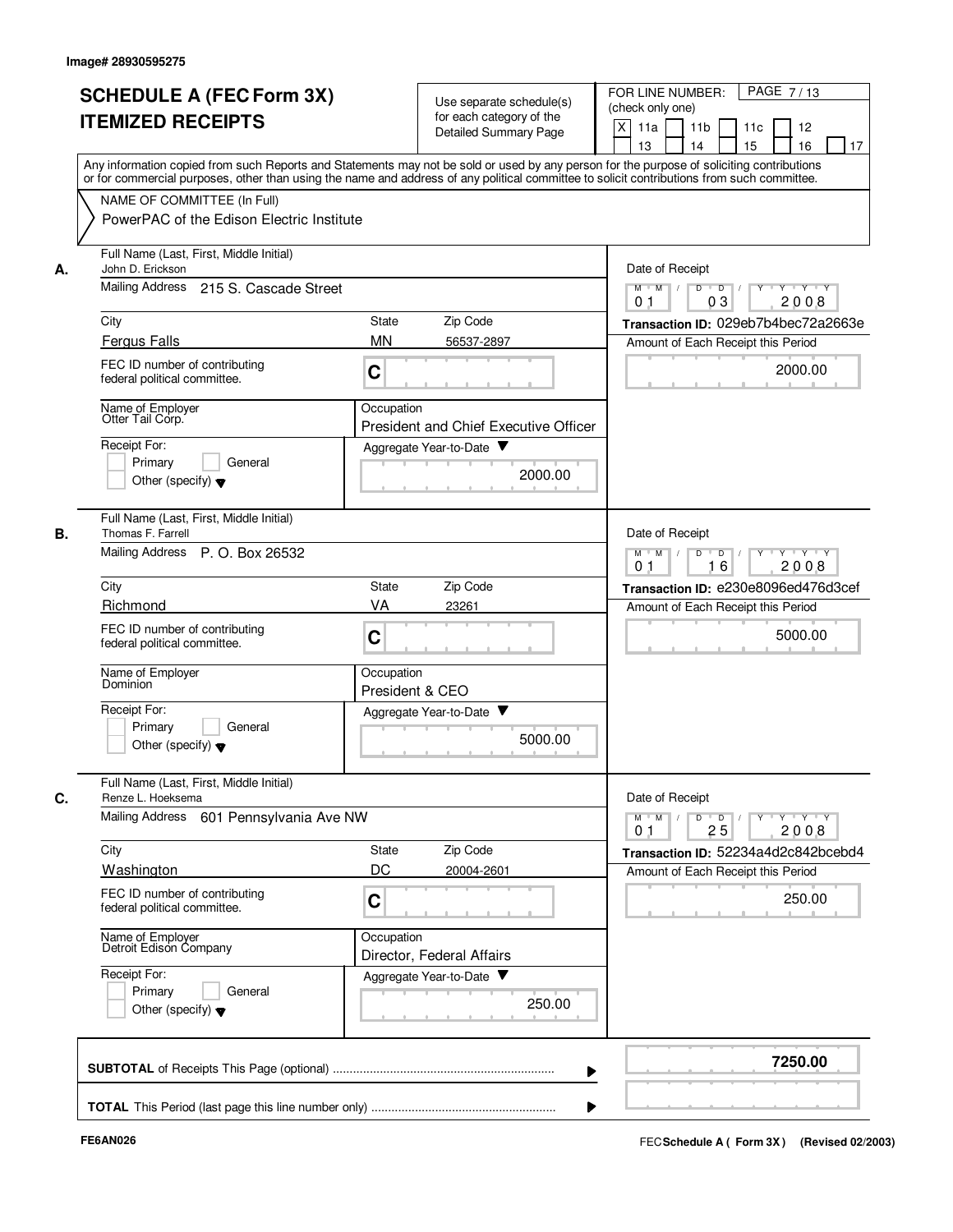|    | <b>SCHEDULE A (FEC Form 3X)</b><br><b>ITEMIZED RECEIPTS</b>                                                                                                                                                                                                                                                                                                         | Use separate schedule(s)<br>for each category of the<br><b>Detailed Summary Page</b>      | PAGE 8/13<br>FOR LINE NUMBER:<br>(check only one)<br>X<br>11a<br>11 <sub>b</sub><br>12<br>11c<br>13<br>14<br>15<br>16<br>17 |
|----|---------------------------------------------------------------------------------------------------------------------------------------------------------------------------------------------------------------------------------------------------------------------------------------------------------------------------------------------------------------------|-------------------------------------------------------------------------------------------|-----------------------------------------------------------------------------------------------------------------------------|
|    | Any information copied from such Reports and Statements may not be sold or used by any person for the purpose of soliciting contributions<br>or for commercial purposes, other than using the name and address of any political committee to solicit contributions from such committee.<br>NAME OF COMMITTEE (In Full)<br>PowerPAC of the Edison Electric Institute |                                                                                           |                                                                                                                             |
| А. | Full Name (Last, First, Middle Initial)<br>Thomas Kuhn<br><b>Mailing Address</b><br>701 Pennsylvania Ave NW                                                                                                                                                                                                                                                         | Date of Receipt<br>$M$ $M$ /<br>D<br>$Y \vdash Y \vdash Y$<br>$\overline{\phantom{0}}$ D  |                                                                                                                             |
|    | City                                                                                                                                                                                                                                                                                                                                                                | 2008<br>0 <sub>1</sub><br>07<br>Transaction ID: f1f05a283d27b5655cb                       |                                                                                                                             |
|    | Washington                                                                                                                                                                                                                                                                                                                                                          | Zip Code<br>State<br>DC<br>20004-2608                                                     | Amount of Each Receipt this Period                                                                                          |
|    | FEC ID number of contributing<br>federal political committee.                                                                                                                                                                                                                                                                                                       | C                                                                                         | 5000.00                                                                                                                     |
|    | Name of Employer<br>Edison Electric Institute                                                                                                                                                                                                                                                                                                                       | Occupation<br>President                                                                   |                                                                                                                             |
|    | Receipt For:                                                                                                                                                                                                                                                                                                                                                        | Aggregate Year-to-Date ▼                                                                  |                                                                                                                             |
|    | Primary<br>General<br>Other (specify) $\blacktriangledown$                                                                                                                                                                                                                                                                                                          | 5000.00                                                                                   |                                                                                                                             |
| В. | Full Name (Last, First, Middle Initial)<br>Jeanette M. Pablo                                                                                                                                                                                                                                                                                                        |                                                                                           | Date of Receipt                                                                                                             |
|    | <b>Mailing Address</b><br>101 Constitution Ave NW                                                                                                                                                                                                                                                                                                                   | D<br>$\overline{D}$<br>$Y - Y - Y$<br>$M$ M<br>$\sqrt{ }$<br>25<br>2008<br>0 <sub>1</sub> |                                                                                                                             |
|    | City                                                                                                                                                                                                                                                                                                                                                                | Zip Code<br>State                                                                         | Transaction ID: a109fd6b2fc0407800b                                                                                         |
|    | Washington                                                                                                                                                                                                                                                                                                                                                          | DC<br>20001                                                                               | Amount of Each Receipt this Period                                                                                          |
|    | FEC ID number of contributing<br>federal political committee.                                                                                                                                                                                                                                                                                                       | C                                                                                         | 500.00                                                                                                                      |
|    | Name of Employer<br>PNM Resources                                                                                                                                                                                                                                                                                                                                   | Occupation<br>Director, Federal Affairs                                                   |                                                                                                                             |
|    | Receipt For:<br>Primary<br>General<br>Other (specify) $\blacktriangledown$                                                                                                                                                                                                                                                                                          | Aggregate Year-to-Date<br>500.00                                                          |                                                                                                                             |
| С. | Full Name (Last, First, Middle Initial)<br>Paulette C. Pidcock<br>Mailing Address<br>900 7th Street, NW                                                                                                                                                                                                                                                             |                                                                                           | Date of Receipt<br>$\mathsf{Y} \dashv \mathsf{Y} \dashv \mathsf{Y}$<br>$M$ <sup>-1</sup><br>M<br>D<br>$\overline{D}$        |
|    | Suite 510                                                                                                                                                                                                                                                                                                                                                           |                                                                                           | 2008<br>29<br>01                                                                                                            |
|    | City<br>Washington                                                                                                                                                                                                                                                                                                                                                  | Zip Code<br>State<br>DC<br>20001-3886                                                     | Transaction ID: 6ab5de11f8106c1368f                                                                                         |
|    | FEC ID number of contributing<br>federal political committee.                                                                                                                                                                                                                                                                                                       | C                                                                                         | Amount of Each Receipt this Period<br>250.00                                                                                |
|    | Name of Employer<br>PPL Corp.                                                                                                                                                                                                                                                                                                                                       | Occupation<br>VP, Federal Government Relations                                            |                                                                                                                             |
|    | Receipt For:<br>Primary<br>General<br>Other (specify) $\blacktriangledown$                                                                                                                                                                                                                                                                                          | Aggregate Year-to-Date<br>250.00                                                          |                                                                                                                             |
|    |                                                                                                                                                                                                                                                                                                                                                                     |                                                                                           | 5750.00                                                                                                                     |
|    |                                                                                                                                                                                                                                                                                                                                                                     |                                                                                           |                                                                                                                             |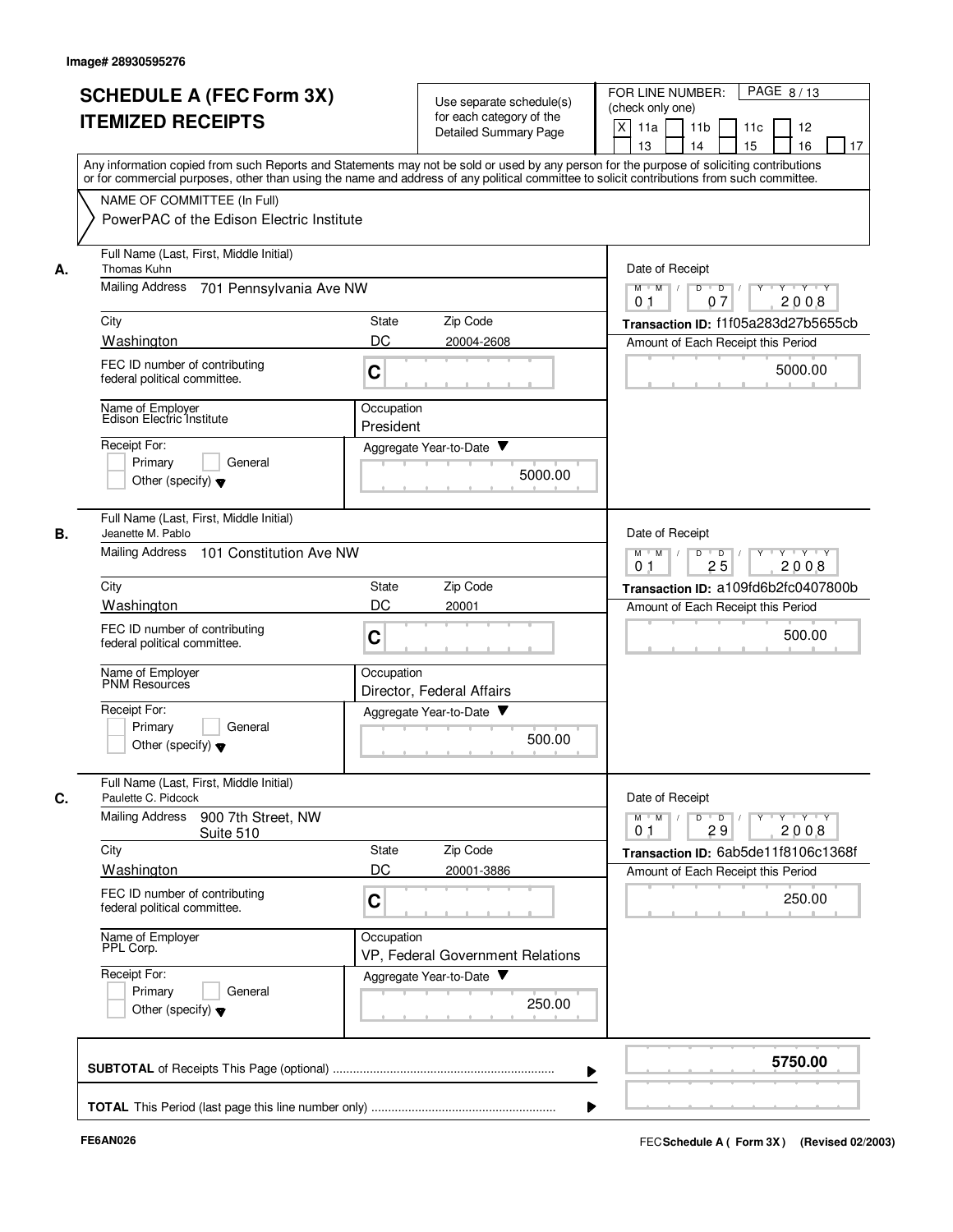|    | <b>SCHEDULE A (FEC Form 3X)</b><br><b>ITEMIZED RECEIPTS</b><br>Any information copied from such Reports and Statements may not be sold or used by any person for the purpose of soliciting contributions |                                                                        | Use separate schedule(s)               | PAGE 9/13<br>FOR LINE NUMBER:                        |
|----|----------------------------------------------------------------------------------------------------------------------------------------------------------------------------------------------------------|------------------------------------------------------------------------|----------------------------------------|------------------------------------------------------|
|    |                                                                                                                                                                                                          |                                                                        | for each category of the               | (check only one)                                     |
|    |                                                                                                                                                                                                          |                                                                        | Detailed Summary Page                  | X<br>11a<br>11 <sub>b</sub><br>11 <sub>c</sub><br>12 |
|    |                                                                                                                                                                                                          |                                                                        |                                        | 13<br>14<br>15<br>16<br>17                           |
|    | or for commercial purposes, other than using the name and address of any political committee to solicit contributions from such committee.                                                               |                                                                        |                                        |                                                      |
|    | NAME OF COMMITTEE (In Full)                                                                                                                                                                              |                                                                        |                                        |                                                      |
|    | PowerPAC of the Edison Electric Institute                                                                                                                                                                |                                                                        |                                        |                                                      |
|    |                                                                                                                                                                                                          |                                                                        |                                        |                                                      |
|    | Full Name (Last, First, Middle Initial)                                                                                                                                                                  |                                                                        |                                        |                                                      |
| А. | David M. Ratcliffe                                                                                                                                                                                       |                                                                        |                                        | Date of Receipt                                      |
|    | Mailing Address 241 Ralph McGill Boulevard Northea                                                                                                                                                       | $M$ $M$ /<br>D<br>$D$ /<br>$Y - Y - Y$<br>2008<br>0 <sub>1</sub><br>14 |                                        |                                                      |
|    |                                                                                                                                                                                                          | State                                                                  | Zip Code                               |                                                      |
|    | City<br>Atlanta                                                                                                                                                                                          |                                                                        |                                        | Transaction ID: 920397057ba896d513c                  |
|    |                                                                                                                                                                                                          | GA                                                                     | 30308-3374                             | Amount of Each Receipt this Period                   |
|    | FEC ID number of contributing<br>federal political committee.                                                                                                                                            | C                                                                      |                                        | 5000.00                                              |
|    |                                                                                                                                                                                                          |                                                                        |                                        | $\mathbb{R}$                                         |
|    | Name of Employer<br>Southern Company                                                                                                                                                                     | Occupation                                                             |                                        |                                                      |
|    |                                                                                                                                                                                                          |                                                                        | Chairman, President & CEO              |                                                      |
|    | Receipt For:                                                                                                                                                                                             |                                                                        | Aggregate Year-to-Date                 |                                                      |
|    | Primary<br>General                                                                                                                                                                                       |                                                                        | 5000.00                                |                                                      |
|    | Other (specify) $\blacktriangledown$                                                                                                                                                                     |                                                                        |                                        |                                                      |
|    |                                                                                                                                                                                                          |                                                                        |                                        |                                                      |
| В. | Full Name (Last, First, Middle Initial)<br>Stephen P. Reynolds                                                                                                                                           |                                                                        |                                        | Date of Receipt                                      |
|    | Mailing Address PO Box 97034                                                                                                                                                                             |                                                                        |                                        | $Y - Y - Y$<br>$M$ M<br>D<br>$\overline{D}$          |
|    |                                                                                                                                                                                                          |                                                                        |                                        | 0 <sub>1</sub><br>14<br>2008                         |
|    | City                                                                                                                                                                                                     | State                                                                  | Zip Code                               | Transaction ID: b7c422965b5159f7737                  |
|    | <b>Bellevue</b>                                                                                                                                                                                          | WA                                                                     | 98009-9734                             | Amount of Each Receipt this Period                   |
|    | FEC ID number of contributing                                                                                                                                                                            | C                                                                      |                                        | 5000.00                                              |
|    | federal political committee.                                                                                                                                                                             |                                                                        |                                        |                                                      |
|    | Name of Employer                                                                                                                                                                                         | Occupation                                                             |                                        |                                                      |
|    | Puget Energy                                                                                                                                                                                             |                                                                        | President & Chief Executive Officer    |                                                      |
|    | Receipt For:                                                                                                                                                                                             |                                                                        | Aggregate Year-to-Date                 |                                                      |
|    | Primary<br>General                                                                                                                                                                                       |                                                                        |                                        |                                                      |
|    | Other (specify) $\blacktriangledown$                                                                                                                                                                     |                                                                        | 5000.00                                |                                                      |
|    |                                                                                                                                                                                                          |                                                                        |                                        |                                                      |
|    | Full Name (Last, First, Middle Initial)<br>John W. Rowe                                                                                                                                                  |                                                                        |                                        | Date of Receipt                                      |
| C. | Mailing Address                                                                                                                                                                                          |                                                                        |                                        | Y TY TY TY<br>$M$ $M$ /<br>D                         |
|    | PO Box 805398                                                                                                                                                                                            |                                                                        |                                        | $\overline{D}$<br>2008<br>0 <sub>1</sub><br>29       |
|    | City                                                                                                                                                                                                     | <b>State</b>                                                           | Zip Code                               | Transaction ID: ff45ab658838fb5c97c                  |
|    | Chicago                                                                                                                                                                                                  | IL                                                                     | 60680-5398                             | Amount of Each Receipt this Period                   |
|    | FEC ID number of contributing                                                                                                                                                                            |                                                                        |                                        |                                                      |
|    | federal political committee.                                                                                                                                                                             | C                                                                      |                                        | 5000.00                                              |
|    |                                                                                                                                                                                                          |                                                                        |                                        |                                                      |
|    | Name of Employer<br>Exelon Corp.                                                                                                                                                                         | Occupation                                                             | Chairman, President and Chief Executiv |                                                      |
|    | Receipt For:                                                                                                                                                                                             |                                                                        | Aggregate Year-to-Date                 |                                                      |
|    | Primary<br>General                                                                                                                                                                                       |                                                                        |                                        |                                                      |
|    | Other (specify) $\blacktriangledown$                                                                                                                                                                     |                                                                        | 5000.00                                |                                                      |
|    |                                                                                                                                                                                                          |                                                                        |                                        |                                                      |
|    |                                                                                                                                                                                                          |                                                                        |                                        |                                                      |
|    |                                                                                                                                                                                                          |                                                                        |                                        | 15000.00                                             |
|    |                                                                                                                                                                                                          |                                                                        |                                        |                                                      |
|    |                                                                                                                                                                                                          |                                                                        |                                        |                                                      |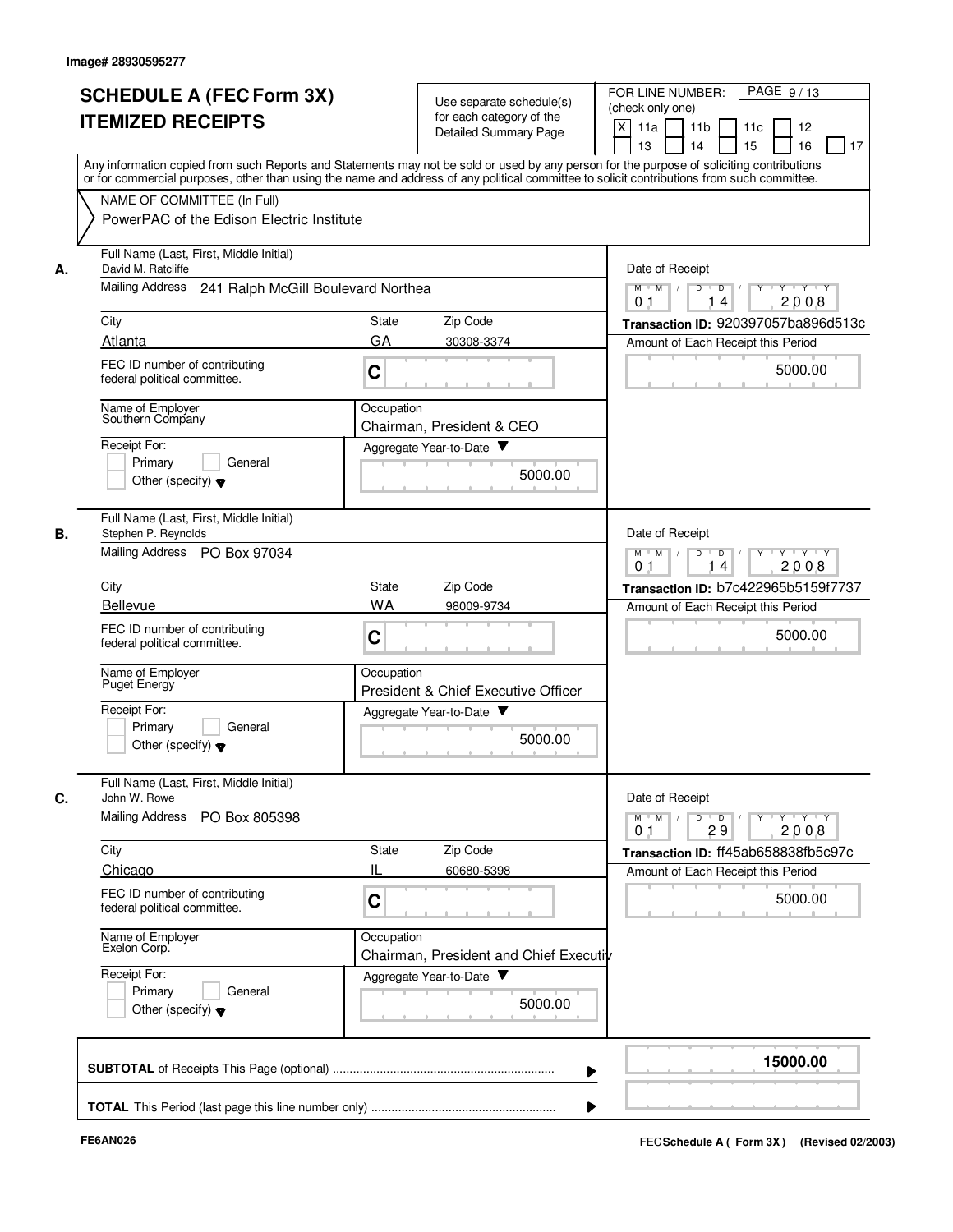|    | <b>SCHEDULE A (FEC Form 3X)</b><br><b>ITEMIZED RECEIPTS</b>                                                                                                                                                                                                                                                            |                                                                             | Use separate schedule(s)<br>for each category of the<br>Detailed Summary Page | PAGE 10/13<br>FOR LINE NUMBER:<br>(check only one)<br>X<br>11a<br>11 <sub>b</sub><br>11c<br>12<br>15<br>16<br>13<br>14<br>17 |
|----|------------------------------------------------------------------------------------------------------------------------------------------------------------------------------------------------------------------------------------------------------------------------------------------------------------------------|-----------------------------------------------------------------------------|-------------------------------------------------------------------------------|------------------------------------------------------------------------------------------------------------------------------|
|    | Any information copied from such Reports and Statements may not be sold or used by any person for the purpose of soliciting contributions<br>or for commercial purposes, other than using the name and address of any political committee to solicit contributions from such committee.<br>NAME OF COMMITTEE (In Full) |                                                                             |                                                                               |                                                                                                                              |
|    | PowerPAC of the Edison Electric Institute                                                                                                                                                                                                                                                                              |                                                                             |                                                                               |                                                                                                                              |
| А. | Full Name (Last, First, Middle Initial)<br>Janet L. Sena                                                                                                                                                                                                                                                               | Date of Receipt                                                             |                                                                               |                                                                                                                              |
|    | <b>Mailing Address</b><br>1301 Pennsylvania Ave NW<br><b>Suite 1030</b>                                                                                                                                                                                                                                                | Y Y Y Y<br>$M$ $M$ /<br>D<br>$\overline{D}$<br>29<br>2008<br>0 <sub>1</sub> |                                                                               |                                                                                                                              |
|    | City                                                                                                                                                                                                                                                                                                                   | State                                                                       | Zip Code                                                                      | Transaction ID: 69512a8a6ccaede5e2a                                                                                          |
|    | Washington                                                                                                                                                                                                                                                                                                             | DC                                                                          | 20004                                                                         | Amount of Each Receipt this Period                                                                                           |
|    | FEC ID number of contributing<br>federal political committee.                                                                                                                                                                                                                                                          | C                                                                           |                                                                               | 250.00                                                                                                                       |
|    | Name of Employer<br>TECO Energy Inc.                                                                                                                                                                                                                                                                                   | Occupation                                                                  | Vice President, Federal Affairs                                               |                                                                                                                              |
|    | Receipt For:                                                                                                                                                                                                                                                                                                           |                                                                             | Aggregate Year-to-Date ▼                                                      |                                                                                                                              |
|    | General<br>Primary<br>Other (specify) $\blacktriangledown$                                                                                                                                                                                                                                                             |                                                                             | 250.00                                                                        |                                                                                                                              |
| В. | Full Name (Last, First, Middle Initial)<br>Charles W. Shivery                                                                                                                                                                                                                                                          |                                                                             |                                                                               | Date of Receipt                                                                                                              |
|    | <b>Mailing Address</b><br>107 Selden Street                                                                                                                                                                                                                                                                            |                                                                             |                                                                               | $M$ M<br>D<br>$\overline{D}$<br>$\sqrt{ }$<br>Y Y Y Y<br>2008<br>0 <sub>1</sub><br>22                                        |
|    | City                                                                                                                                                                                                                                                                                                                   | State                                                                       | Zip Code                                                                      | Transaction ID: b2352e0280735eb9265                                                                                          |
|    | Berlin                                                                                                                                                                                                                                                                                                                 | CТ                                                                          | 06037                                                                         | Amount of Each Receipt this Period                                                                                           |
|    | FEC ID number of contributing<br>federal political committee.                                                                                                                                                                                                                                                          | C                                                                           |                                                                               | 5000.00                                                                                                                      |
|    | Name of Employer<br>Northeast Utilities                                                                                                                                                                                                                                                                                | Occupation                                                                  | Chairman, President and CEO                                                   |                                                                                                                              |
|    | Receipt For:                                                                                                                                                                                                                                                                                                           |                                                                             | Aggregate Year-to-Date                                                        |                                                                                                                              |
|    | Primary<br>General<br>Other (specify) $\blacktriangledown$                                                                                                                                                                                                                                                             |                                                                             | 5000.00                                                                       |                                                                                                                              |
| С. | Full Name (Last, First, Middle Initial)<br><b>Ashley Turton</b>                                                                                                                                                                                                                                                        |                                                                             |                                                                               | Date of Receipt                                                                                                              |
|    | <b>Mailing Address</b><br>801 Pennsylvania Ave NW<br>Ste 250                                                                                                                                                                                                                                                           |                                                                             |                                                                               | $M$ $M$<br>$D$ $D$ $I$<br>22<br>2008<br>0 <sub>1</sub>                                                                       |
|    | City                                                                                                                                                                                                                                                                                                                   | State<br>DC                                                                 | Zip Code                                                                      | Transaction ID: 783218250065b1c35b7                                                                                          |
|    | Washington                                                                                                                                                                                                                                                                                                             |                                                                             | 20004-2681                                                                    | Amount of Each Receipt this Period                                                                                           |
|    | FEC ID number of contributing<br>C<br>federal political committee.                                                                                                                                                                                                                                                     |                                                                             |                                                                               | 500.00                                                                                                                       |
|    | Name of Employer<br>Progress Energy                                                                                                                                                                                                                                                                                    | Occupation                                                                  | Manager, Federal Affairs                                                      |                                                                                                                              |
|    | Receipt For:<br>Primary<br>General                                                                                                                                                                                                                                                                                     |                                                                             | Aggregate Year-to-Date                                                        |                                                                                                                              |
|    | Other (specify) $\blacktriangledown$                                                                                                                                                                                                                                                                                   |                                                                             | 500.00                                                                        |                                                                                                                              |
|    |                                                                                                                                                                                                                                                                                                                        |                                                                             |                                                                               | 5750.00                                                                                                                      |
|    |                                                                                                                                                                                                                                                                                                                        |                                                                             |                                                                               | 37750.00                                                                                                                     |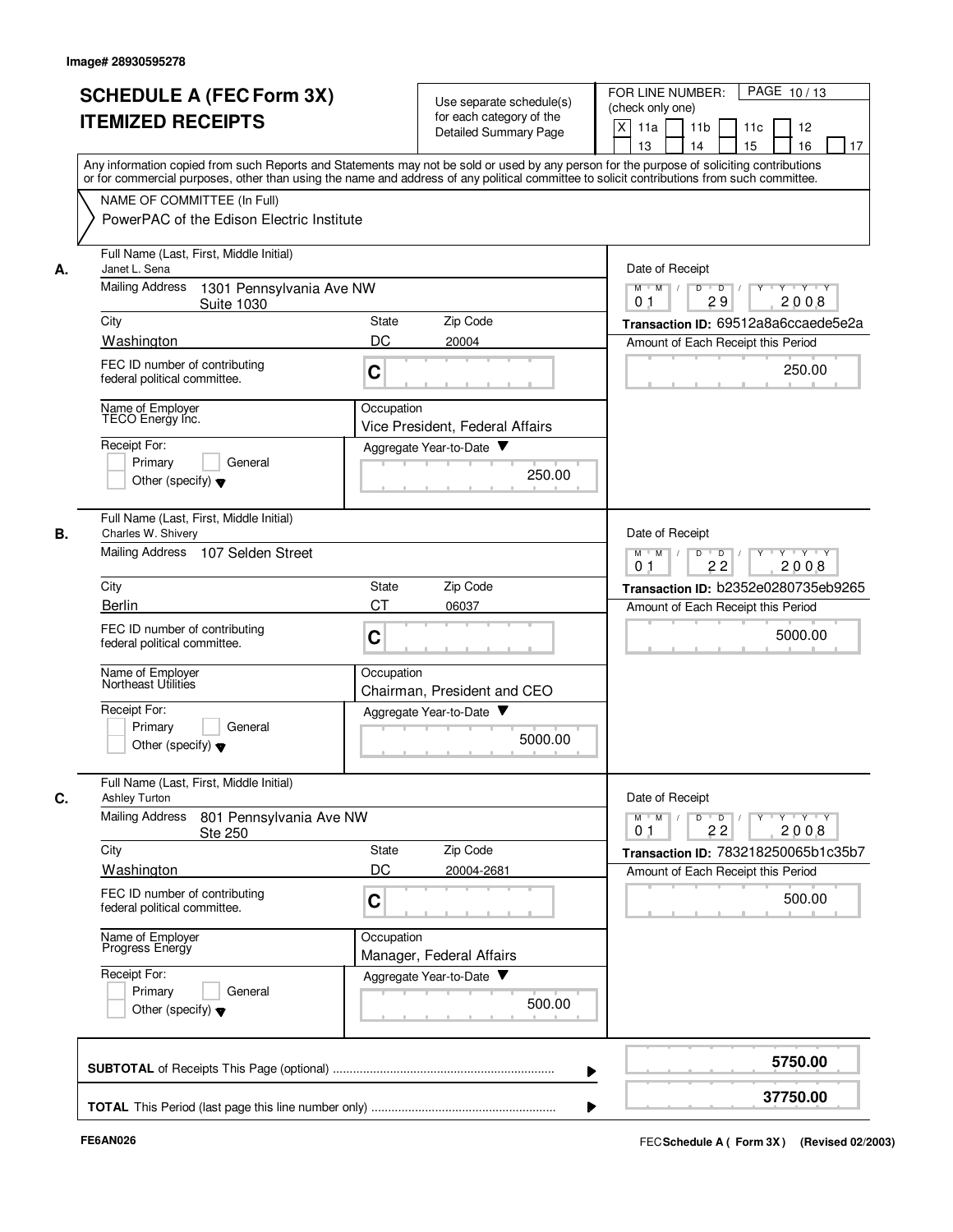|    | <b>SCHEDULE A (FEC Form 3X)</b><br><b>ITEMIZED RECEIPTS</b><br>Any information copied from such Reports and Statements may not be sold or used by any person for the purpose of soliciting contributions |                 | Use separate schedule(s)<br>for each category of the<br><b>Detailed Summary Page</b> | PAGE 11/13<br>FOR LINE NUMBER:<br>(check only one)<br>11a<br>11 <sub>b</sub><br>$X$ 11 $c$<br>12<br>15<br>16<br>13<br>14<br>17 |
|----|----------------------------------------------------------------------------------------------------------------------------------------------------------------------------------------------------------|-----------------|--------------------------------------------------------------------------------------|--------------------------------------------------------------------------------------------------------------------------------|
|    | or for commercial purposes, other than using the name and address of any political committee to solicit contributions from such committee.                                                               |                 |                                                                                      |                                                                                                                                |
|    | NAME OF COMMITTEE (In Full)<br>PowerPAC of the Edison Electric Institute                                                                                                                                 |                 |                                                                                      |                                                                                                                                |
| А. | Full Name (Last, First, Middle Initial)<br>Allete Pac (ALLETE POLITICAL ACTION COMMITTEE)                                                                                                                | Date of Receipt |                                                                                      |                                                                                                                                |
|    | Mailing Address 30 West Superior St                                                                                                                                                                      |                 |                                                                                      | $M$ $M$ /<br>Y Y Y Y<br>D<br>$\overline{D}$<br>31<br>2008<br>0.1                                                               |
|    | City                                                                                                                                                                                                     | <b>State</b>    | Zip Code                                                                             | Transaction ID: 49729-38183230161667                                                                                           |
|    | Duluth                                                                                                                                                                                                   | <b>MN</b>       | 55802                                                                                | Amount of Each Receipt this Period                                                                                             |
|    | FEC ID number of contributing<br>federal political committee.                                                                                                                                            | С               | C00142489                                                                            | 1000.00                                                                                                                        |
|    | Name of Employer                                                                                                                                                                                         | Occupation      |                                                                                      |                                                                                                                                |
|    | Receipt For:<br>Primary<br>General<br>Other (specify) $\blacktriangledown$                                                                                                                               |                 | Aggregate Year-to-Date<br>1000.00                                                    |                                                                                                                                |
| В. | Full Name (Last, First, Middle Initial)<br>American Electric Power Committee for Responsible Government, the                                                                                             |                 |                                                                                      | Date of Receipt                                                                                                                |
|    | Mailing Address<br>1 Riverside Plaza - 26th Floor<br>PO Box 16036                                                                                                                                        |                 |                                                                                      | $M$ $M$ /<br>$\mathsf{D}$<br>$Y \vdash Y \vdash Y$<br>$\overline{D}$<br>2008<br>0 <sub>1</sub><br>07                           |
|    | City                                                                                                                                                                                                     | State           | Zip Code                                                                             | Transaction ID: 06133-85540407896042                                                                                           |
|    | Columbus<br>FEC ID number of contributing<br>federal political committee.                                                                                                                                | OH<br>C         | 43215<br>C00096842                                                                   | Amount of Each Receipt this Period<br>5000.00                                                                                  |
|    | Name of Employer                                                                                                                                                                                         | Occupation      |                                                                                      |                                                                                                                                |
|    | Receipt For:<br>Primary<br>General<br>Other (specify) $\blacktriangledown$                                                                                                                               |                 | Aggregate Year-to-Date ▼<br>5000.00                                                  |                                                                                                                                |
| C. | Full Name (Last, First, Middle Initial)<br>Progress Energy Employees' Federal Pac                                                                                                                        |                 |                                                                                      | Date of Receipt                                                                                                                |
|    | Mailing Address PO Box 1510                                                                                                                                                                              |                 |                                                                                      | $Y - Y - Y - Y$<br>$M$ $M$ /<br>$D$ $D$<br>$Y$ <sup>U</sup><br>29<br>2008<br>0 <sub>1</sub>                                    |
|    | City                                                                                                                                                                                                     | State           | Zip Code                                                                             | Transaction ID: 22670-39551943540573                                                                                           |
|    | Raleigh<br>FEC ID number of contributing<br>federal political committee.                                                                                                                                 | <b>NC</b><br>С  | 27602<br>C00091884                                                                   | Amount of Each Receipt this Period<br>5000.00                                                                                  |
|    | Name of Employer                                                                                                                                                                                         | Occupation      |                                                                                      |                                                                                                                                |
|    | Receipt For:<br>Primary<br>General<br>Other (specify) $\blacktriangledown$                                                                                                                               |                 | Aggregate Year-to-Date<br>5000.00                                                    |                                                                                                                                |
|    |                                                                                                                                                                                                          |                 |                                                                                      | 11000.00                                                                                                                       |
|    |                                                                                                                                                                                                          |                 |                                                                                      | 11000.00                                                                                                                       |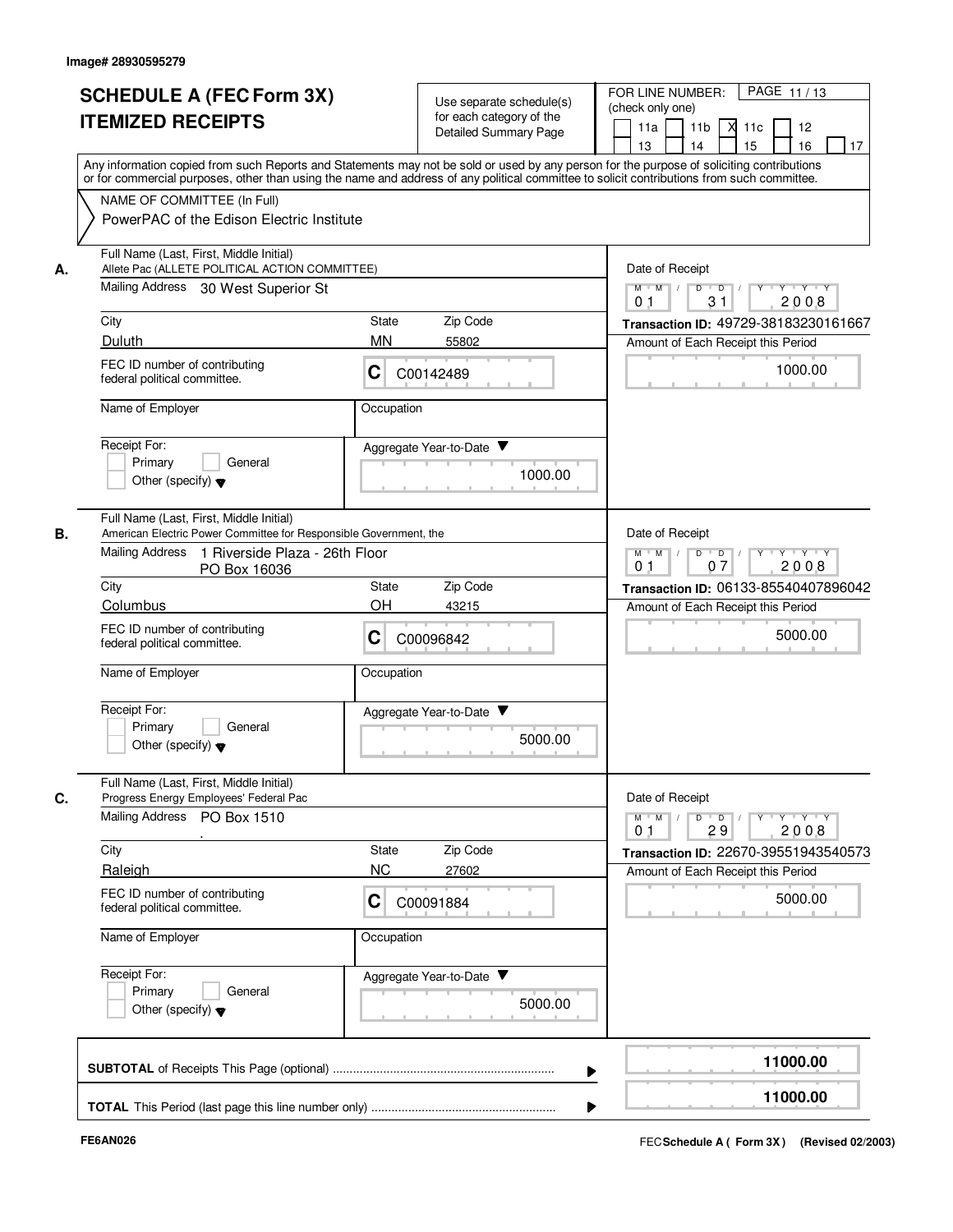|    | <b>SCHEDULE B (FEC Form 3X)</b>                                                                                                                                                                                                                                                        | Use separate schedule(s)         |                                                     |                                                          |  |      |                                                                                     | FOR LINE NUMBER: |                                                                                                            |   |                       |  | PAGE 12/13                              |  |          |  |                       |
|----|----------------------------------------------------------------------------------------------------------------------------------------------------------------------------------------------------------------------------------------------------------------------------------------|----------------------------------|-----------------------------------------------------|----------------------------------------------------------|--|------|-------------------------------------------------------------------------------------|------------------|------------------------------------------------------------------------------------------------------------|---|-----------------------|--|-----------------------------------------|--|----------|--|-----------------------|
|    | <b>ITEMIZED DISBURSEMENTS</b>                                                                                                                                                                                                                                                          |                                  |                                                     | for each category of the<br><b>Detailed Summary Page</b> |  |      | 21 <sub>b</sub><br>27                                                               | (check only one) | 22<br>28a                                                                                                  | X | 23<br>28 <sub>b</sub> |  | 24<br>28 <sub>c</sub>                   |  | 25<br>29 |  | 26<br>30 <sub>b</sub> |
|    | Any Information copied from such Reports and Statements may not be sold or used by any person for the purpose of soliciting contributions<br>or for commercial purposes, other than using the name and address of any political committee to solicit contributions from such committee |                                  |                                                     |                                                          |  |      |                                                                                     |                  |                                                                                                            |   |                       |  |                                         |  |          |  |                       |
|    | NAME OF COMMITTEE (In Full)<br>PowerPAC of the Edison Electric Institute                                                                                                                                                                                                               |                                  |                                                     |                                                          |  |      |                                                                                     |                  |                                                                                                            |   |                       |  |                                         |  |          |  |                       |
|    | Full Name (Last, First, Middle Initial)                                                                                                                                                                                                                                                |                                  |                                                     |                                                          |  |      |                                                                                     |                  | Transaction ID: 62290-6252405047416                                                                        |   |                       |  |                                         |  |          |  |                       |
| А. | Democratic Congressional Campaign Committee                                                                                                                                                                                                                                            |                                  |                                                     |                                                          |  |      |                                                                                     |                  | Date of Disbursement                                                                                       |   |                       |  |                                         |  |          |  |                       |
|    | <b>Mailing Address</b><br>430 South Capitol Street, SE<br>2nd Floor                                                                                                                                                                                                                    |                                  |                                                     |                                                          |  |      | M<br>$\sqrt{ }$<br>$\overline{D}$<br>$\overline{18}$<br>M<br>2008<br>0 <sub>1</sub> |                  |                                                                                                            |   |                       |  |                                         |  |          |  |                       |
|    | City<br>Washington                                                                                                                                                                                                                                                                     | State<br>Zip Code<br>DC<br>20003 |                                                     |                                                          |  |      |                                                                                     |                  | Amount of Each Disbursement this Period                                                                    |   |                       |  |                                         |  |          |  |                       |
|    | Purpose of Disbursement<br>2008 Contribution                                                                                                                                                                                                                                           |                                  |                                                     | 011                                                      |  |      |                                                                                     |                  |                                                                                                            |   |                       |  | 15000.00                                |  |          |  |                       |
|    | <b>Candidate Name</b>                                                                                                                                                                                                                                                                  |                                  |                                                     |                                                          |  | Type | Category/                                                                           |                  |                                                                                                            |   |                       |  |                                         |  |          |  |                       |
|    | Office Sought:<br>House<br>Senate<br>President                                                                                                                                                                                                                                         | Disbursement For:                | Primary<br>$X$ Other (specify) $\blacktriangledown$ | 2008<br>General                                          |  |      |                                                                                     |                  |                                                                                                            |   |                       |  |                                         |  |          |  |                       |
|    | District:<br>State:                                                                                                                                                                                                                                                                    | Contribution                     |                                                     |                                                          |  |      |                                                                                     |                  |                                                                                                            |   |                       |  |                                         |  |          |  |                       |
| В. | Full Name (Last, First, Middle Initial)<br>National Republican Congressional Committee                                                                                                                                                                                                 |                                  |                                                     |                                                          |  |      |                                                                                     |                  | Transaction ID: 62290-8156549334526<br>Date of Disbursement<br>$\overline{D}$<br>M<br>M<br>$\overline{18}$ |   |                       |  |                                         |  |          |  |                       |
|    | <b>Mailing Address</b><br>320 First Street                                                                                                                                                                                                                                             |                                  |                                                     |                                                          |  |      |                                                                                     |                  | 01                                                                                                         |   |                       |  |                                         |  | 2008     |  |                       |
|    | City<br>Washington                                                                                                                                                                                                                                                                     |                                  | State<br>DC                                         | Zip Code<br>20003                                        |  |      |                                                                                     |                  |                                                                                                            |   |                       |  | Amount of Each Disbursement this Period |  |          |  |                       |
|    | Purpose of Disbursement<br>2008 Contribution                                                                                                                                                                                                                                           |                                  |                                                     |                                                          |  | 011  |                                                                                     |                  |                                                                                                            |   |                       |  |                                         |  | 15000.00 |  |                       |
|    | Candidate Name                                                                                                                                                                                                                                                                         |                                  |                                                     |                                                          |  | Type | Category/                                                                           |                  |                                                                                                            |   |                       |  |                                         |  |          |  |                       |
|    | Office Sought:<br>House<br>Senate<br>President                                                                                                                                                                                                                                         | Disbursement For:                | Primary<br>$X$ Other (specify) $\blacktriangledown$ | 2008<br>General                                          |  |      |                                                                                     |                  |                                                                                                            |   |                       |  |                                         |  |          |  |                       |
|    | District:<br>State:                                                                                                                                                                                                                                                                    | Contribution                     |                                                     |                                                          |  |      |                                                                                     |                  |                                                                                                            |   |                       |  |                                         |  |          |  |                       |

|                  |                                                                       | 30000.00 |
|------------------|-----------------------------------------------------------------------|----------|
|                  |                                                                       | 30000.00 |
| <b>---------</b> | $FFA$ , $B.H.$ , $H.H.$ $B/I$ , $F.$ , $GM$ , $fB$ , $I.$ , $I.$ $A.$ |          |

FEC **Schedule B ( ) Form 3X FE6AN026 (Revised 02/2003)**